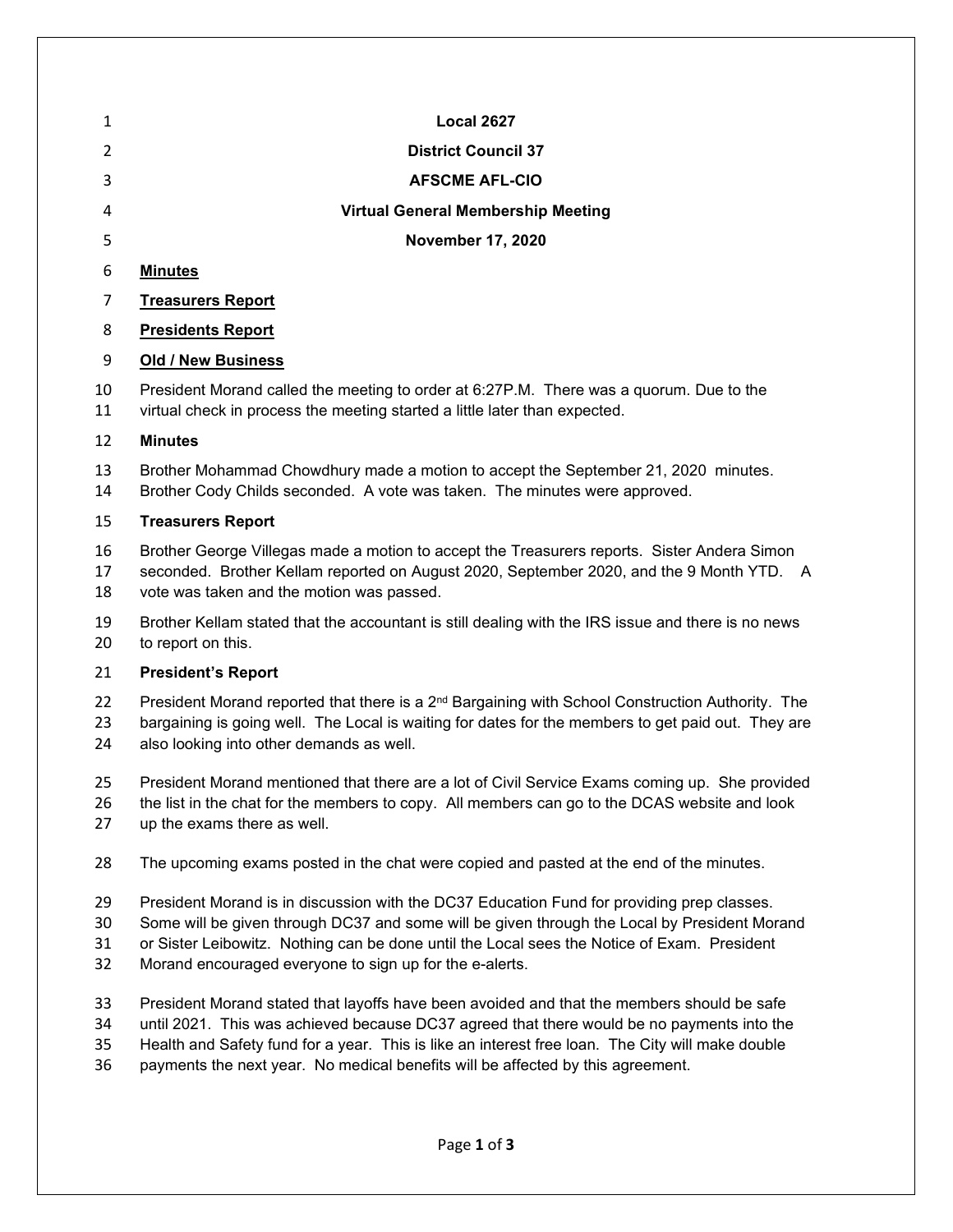- President Morand read and responded to questions the members posted via the chat feature.
- Some of the responses are listed below.
- CUNY has not given exams in a long time. There are many Provisionals that are at risk due to no fault of their own. The Local is going to sue CUNY for not providing exams.

 President Morand discussed the Early Retirement Incentive. The Mayor and the Governor support this. The sponsor of this bill lost his election. It can still pass when the Senate is back in session. It is possible to pass in December. There are no dates mentioned yet. President Morand stated it does include NYPD Civilians but not police officers. It also does not include 25/55, firefighters and HHC.

- The Local is talking to all the individual Colleges in CUNY regarding their individual plans. The Everbridge app that CUNY uses is an issue. If a typo is made, the member banned from entering the bldg. This app is regarding COVID questions and if an employee makes an error there is no ability to fix it. The member can be forced to use their time. There is a Labor Management meeting Wednesday 11/18/20. It is possible that this issue may go to court.
- There was a NYPD Labor Management meeting. Members are being assigned rotating weeks.
- The NYPD also cut back civilian overtime by changing members hours. This is a contractual
- violation. This is being worked on.
- President Morand discussed the CSMs coming to the Local. She asked the members to reach out to any of them to make sure that they signed a membership card.
- President Morand stated the Union is fighting to make sure their jobs are protected.
- Cyber Security Analyst title will be coming into the Local on 1/3/21. There are about 30 members in DOITT and NYPD.
- There is no longer DC37 Dental. The new dental plan is Delta Dental. The benefits are similar
- but there are many more dentists available. Members should go to the DC37 Website and enroll. It is under the benefits link.
- **Old Business – None**

## **New Business – None**

 Brother Ron Dillon made a motion to adjourn. Brother George Villegas seconded. A vote was taken, and the motion passed. The meeting was adjourned at 7:19 pm.